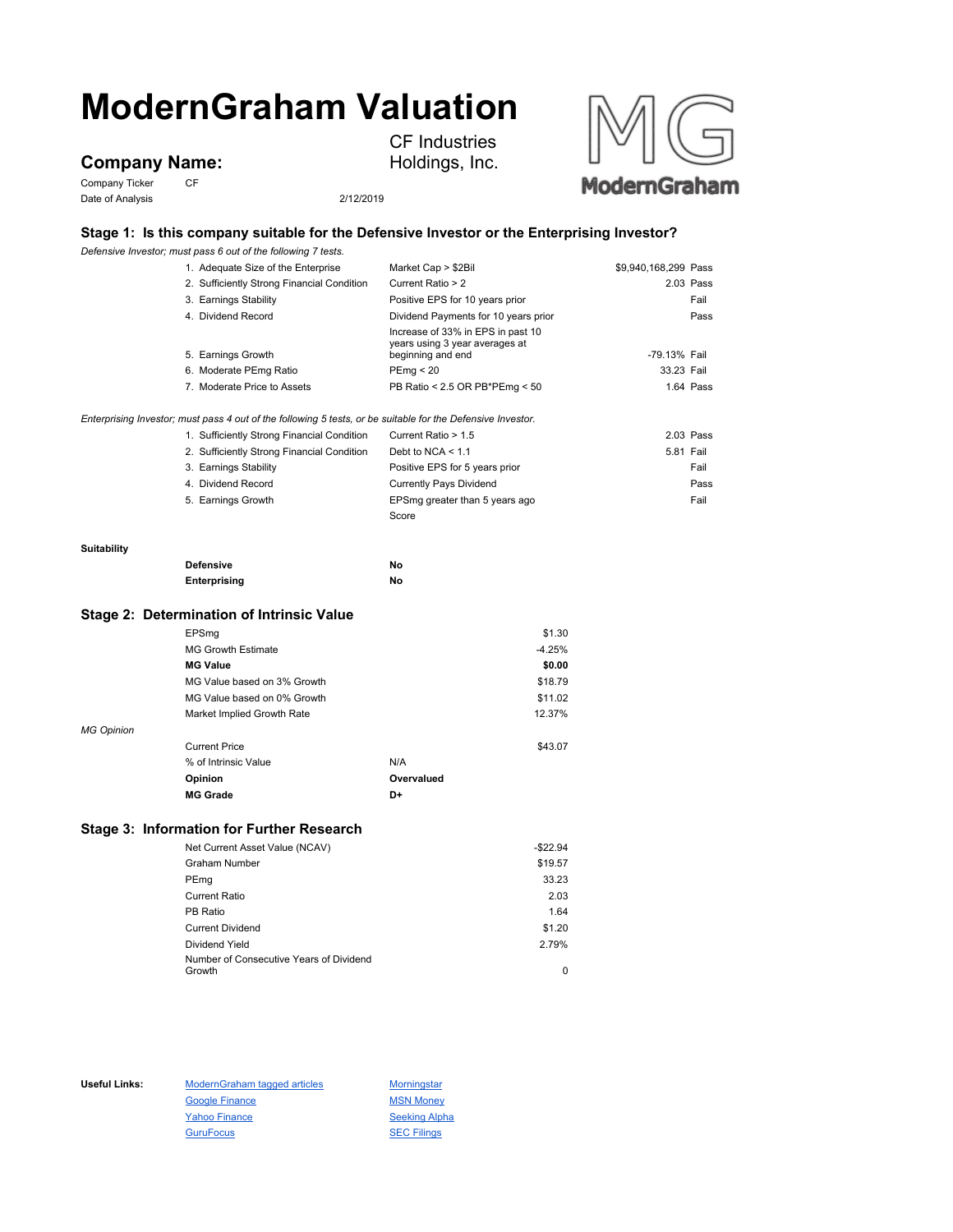| <b>EPS History</b> |          | <b>EPSmg History</b>                 |                  |
|--------------------|----------|--------------------------------------|------------------|
| Next Fiscal Year   |          |                                      |                  |
| Estimate           |          | \$1.11 Next Fiscal Year Estimate     | \$1.30           |
| Dec2017            | \$1.53   | Dec2017                              | \$1.84           |
| Dec2016            | $-$1.19$ | Dec2016                              | \$2.52           |
| Dec2015            | \$2.96   | Dec2015                              | \$4.48           |
| Dec2014            | \$5.42   | Dec2014                              | \$4.93           |
| Dec2013            | \$4.95   | Dec2013                              | \$4.30           |
| Dec2012            | \$5.72   | Dec2012                              | \$3.65           |
| Dec2011            | \$4.40   | Dec2011                              | \$2.46           |
| Dec2010            | \$1.07   | Dec2010                              | \$1.42           |
| Dec2009            | \$1.48   | Dec2009                              | \$1.41           |
| Dec2008            | \$2.43   | Dec2008                              | \$1.18           |
| Dec2007            | \$1.31   | Dec2007                              | \$0.47           |
| Dec2006            | \$0.12   | Dec2006                              | \$0.04           |
| Dec2005            | $-$0.14$ | Dec2005                              | $-$0.01$         |
| Dec2004            | \$0.25   | Dec2004                              | \$0.04           |
| Dec2003            | $-$0.07$ | Dec2003                              | $-$0.05$         |
| Dec2002            | $-$0.10$ | Dec2002                              | $-$0.03$         |
| Dec2001            |          | \$0.00 Balance Sheet Information     | 9/1/2018         |
| Dec2000            |          | \$0.00 Total Current Assets          | \$1,597,000,000  |
| Dec1999            |          | \$0.00 Total Current Liabilities     | \$788,000,000    |
| Dec1998            |          | \$0.00 Long-Term Debt                | \$4,697,000,000  |
|                    |          | <b>Total Assets</b>                  | \$13,156,000,000 |
|                    |          | Intangible Assets                    | \$2,480,000,000  |
|                    |          | <b>Total Liabilities</b>             | \$6,993,000,000  |
|                    |          | Shares Outstanding (Diluted Average) | 235,200,000      |